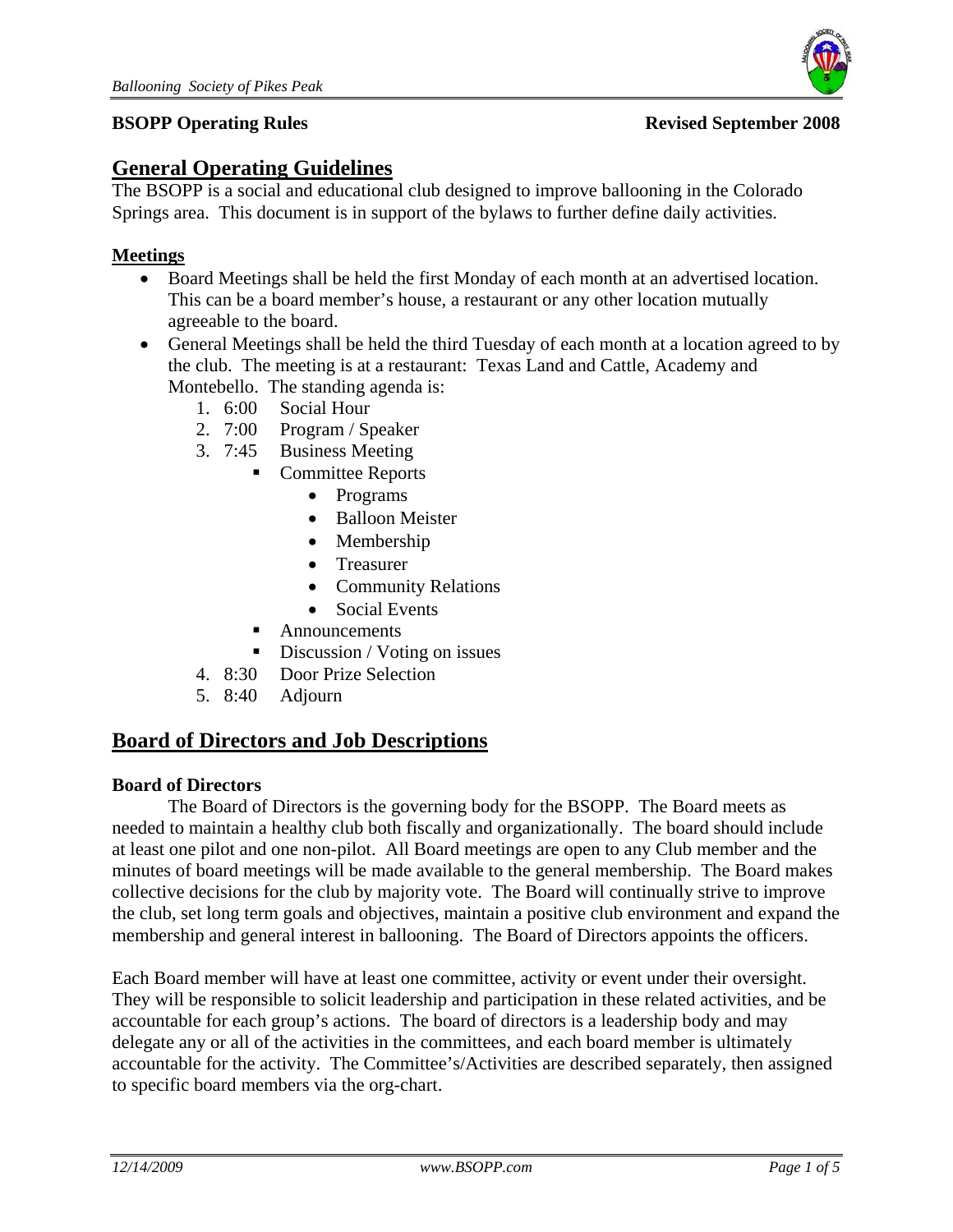

#### **President**

- Act as spokes person for BSOPP
- Maintain a leadership position for the club.
- Conduct the monthly Board and Club meetings
- Write a monthly article for the Tetherlines
- Check the BSOPP email account and respond / forward appropriately

#### **Vice-President**

Act on behalf of the President when the President is not available

#### **Secretary**

- Keep the minutes of the Board and Club meetings, Oversight over the communicating activities of the club to ensure consistent message and timing.
- Keep historical records of the club's meetings
- Facilitate elections as required by the by-laws

#### **Treasurer**

- Maintain the financial records of the club, over site of the financial activities of the Club, related events, acquisition of products and payment for activities and events as needed.
- Keep the books, write the checks and receive the income from activities
- Maintain the club PO Box and consistently check the mail.
- Issue monthly reports to the BOD and the Membership of the club financial condition
- Work with the Board to incorporate fund raising activities for the club to maintain a solid fiscal footing.
- Create and manage an annual budget within 60 days of the new fiscal year.

### **Board of Director - at large (1 seat)**

- Participate in the BOD meetings
- Assist with determining the direction and operations of the club
- Participate in club activities

## **Committees within the BSOPP**

The daily operations of the club depend heavily on committees. The functions described below are consistent activities that keep the club alive. Each of the committees may consist of one or more club members and each will report directly to an individual Board member. That reporting relationship can be changed as needed and the current assignment is provided in the org chart.

- 1. **Safety Officer/FAR's** Develop and maintain a safety program for the club with routine information on the FAR's as they relate to ballooning. Keep the club informed of any balloon-related safety issues that arise, such as accident reporting, airworthiness directives, etc.
- 2. **Balloonmeister** Handle club flying events, determine launch sites, fun and competitive events; rules and regulations, write monthly article for the Tetherlines, maintain accurate information on pilots and launch sites.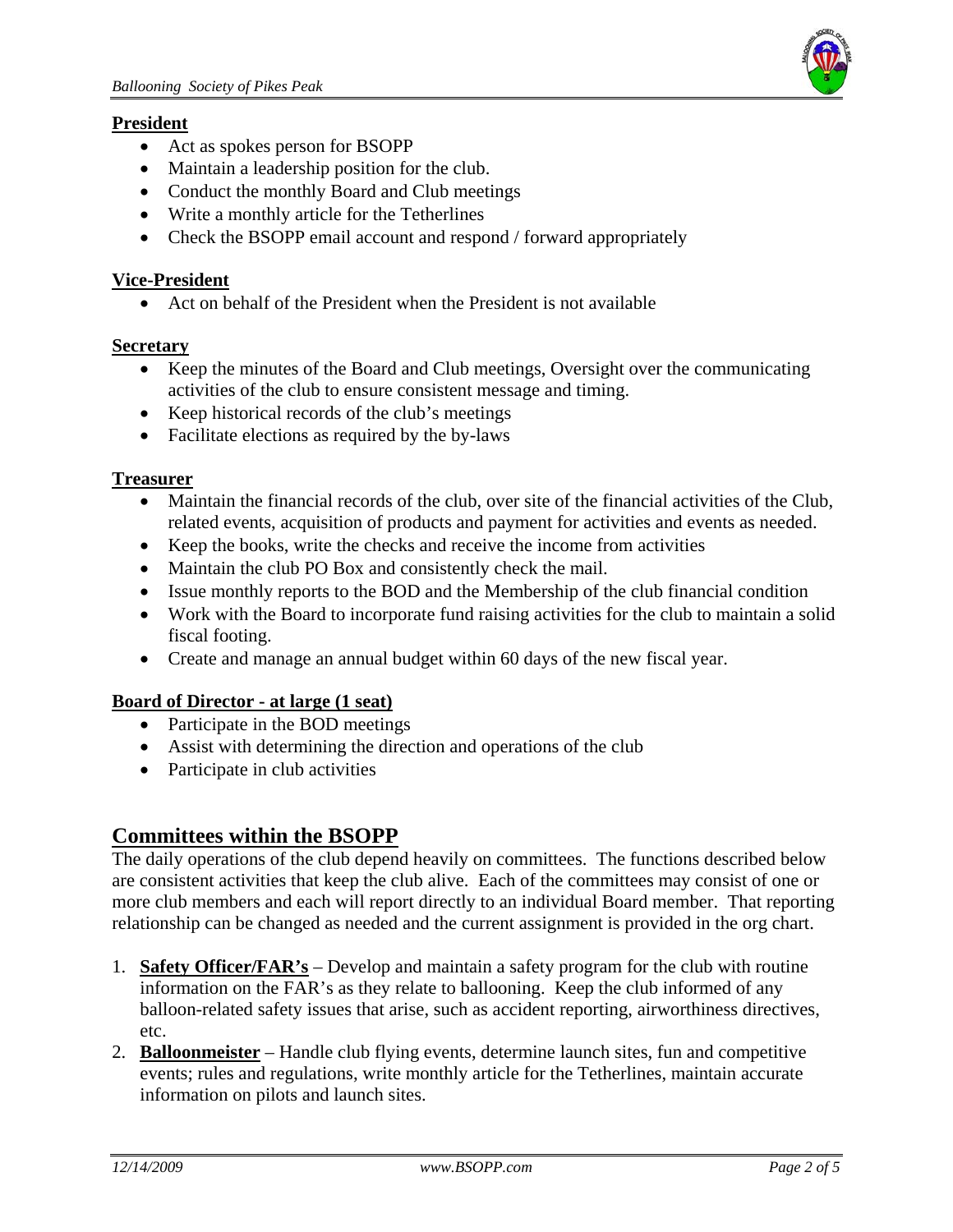

- 3. **Community Relations** Be the primary contact for community enquiries regarding the club. Develop and coordinate a list of landowner's, launch sites, contacts and other related information to maintain a positive relationship with area land owners. Maintain and publish a flying map that includes all relevant information. Encourage, track and distribute requests for balloon involvement in the community (schools, events, etc.).
- 4. **Programs** Provide an educational presentation / seminar to the general membership monthly at the general meeting. This includes arranging a speaker, providing logistical support (projector, screen, handouts, etc) and providing an introduction and thank you gift to the presenter.
- 5. **Membership** Maintain the membership records of the club, disseminate the information at least annually and more often as needed. Develop necessary forms etc. to operate the membership function. Identify membership by pilot, crew and other categories that may be appropriate. Track membership participation in events and activities.
	- Membership renewals shall all occur in the month of June. Any new members will be prorated to align their dates with a June renewal, with a minimum purchase of 12 months. Therefore, if someone were to join in January, they would initially pay for 18 months of membership to be in line with June.
	- Grace Period for renewal is set at two months to allow for all the paperwork to "catch" up". Therefore, if a membership expires on June  $1<sup>st</sup>$ , then they are in good standing through the month of June (to receive the Tetherlines and Voting privileges). As of July 1, their membership is delinquent if payment is not received. However, due to delays in communication and bookkeeping, they will continue to receive the Tetherlines in August to ensure uninterrupted service.
	- Family Membership includes two voting memberships and family children are included. The rate for this is \$24 annually.
	- Single Membership includes one voting membership. Guest may attend events and an additional cost may be required for event fees. The rate for this is \$12 annually.
	- Publish the roster in electronic form to all the current members each September. This will allow for all the changes in the roster to be recorded and then published on a predictable schedule.
- 6. **Newsletter** Accountable for the production of the monthly club newsletter. Outline, produce, print and disseminate the Tetherlines as needed. The Tetherlines is the monthly newsletter for the BSOPP and is the primary communication tool for the club.
	- Submissions due on the first Tuesday of each month. This is one week after the board meeting (in most cases) and one week before the publication date. In the event that the board meeting is not one week ahead, this may delay the submissions from the board.
	- Tetherlines Published on the second Tuesday of each month. This equates to one week ahead of the general meeting.
	- Table of Contents: There is a standard table of contents to be used as a framework:
		- a. President's Letter
		- b. Treasurer's Report
		- c. Secretary's Report (General Meeting Minutes)
		- d. Programs announcement for this month and next month
		- e. Safety-related article (commonly referring to the FAR's)
		- f. Activities Calendar for the next few months. Newsletter editor shall create and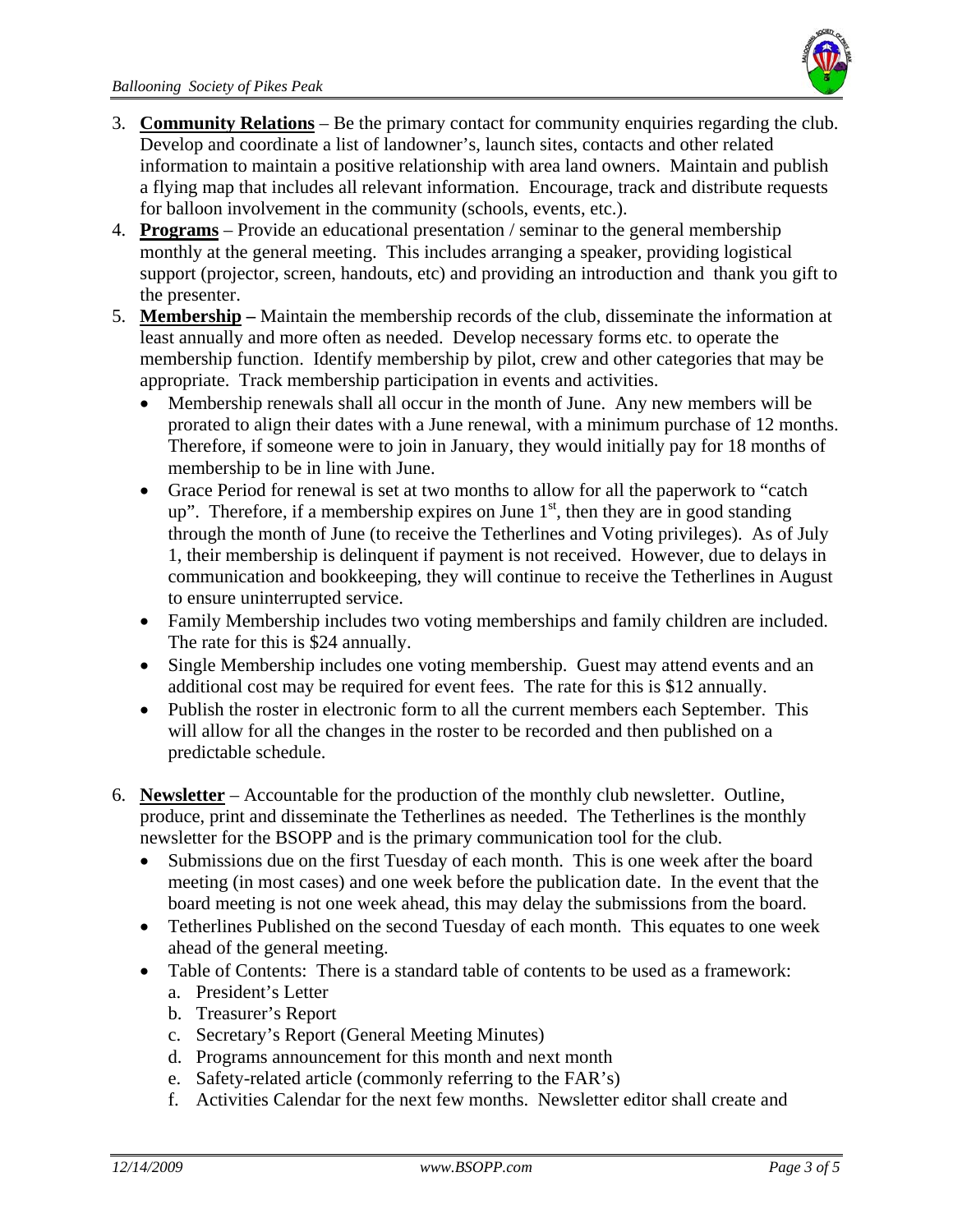

maintain a yearly calendar of all ballooning events of interest to BSOPP members.

- g. Community Relations update (needs and services done)
- h. Member Photos (of events, flights, happenings, etc)
- i. Sunrise / Sunset Calendar for the next two months
- j. Other articles or pictures as required / desired
- k. Standard blocking:
	- i. Colorado Balloon Classic corner
	- ii. Membership Costs / Requirements
	- iii. Ad costs / submission rules
- Distribution:
	- i. Electronic distribution to all members (up to two email addresses per membership) is preferred. The file should be emailed using the BCC (Blind Carbon Copy) feature in a PDF format. It is common to include in the email body any immediate events announcements.
	- ii. Physical distribution is required for a handful of members to ensure they get the newsletter. This should be printed in color and mailed on or before the Tuesday before the General Meeting of that month.
- Reporting: The Tetherlines editor reports directly to the Secretary on the Board of the BSOPP and shall submit all information, invoices and requests through that person.
- 7. **Historian** Keep historical information as it relates to the club events, activities and related functions. Keep "Scrapbooks" in an up to date manner and have them available at various times to share with the Club.
- 8. **Website** Continually develop and maintain the club website, incorporate timely information, articles, event schedules and other related information that may be appropriate for the club. This is leading toward a central way for club members, prospective members and people interested in ballooning to see what is going on and communicate with other club members.
- 9. **Social Events** Oversee and manage all BSOPP social events to ensure proper use of club resources and community relations and perceptions. This includes proposing events (purpose, name, date, location, budget, and suggested attendance) to the board and general membership for approval. All event details (including budgets) must be approved a minimum of one month before the event begins. This committee's activity includes the biennial South Park cook-out, usually done in conjunction with the Colorado Balloon Club on Father's Day.
- 10. **Balloon Classic Relations Booth** Coordinate this annual event. Solicit volunteers to work with you to organize the event; oversee the event, schedule volunteers and conduct training session, review event and refine for next year. This includes providing balloon crew training for the Classic and managing the relations table during the event.